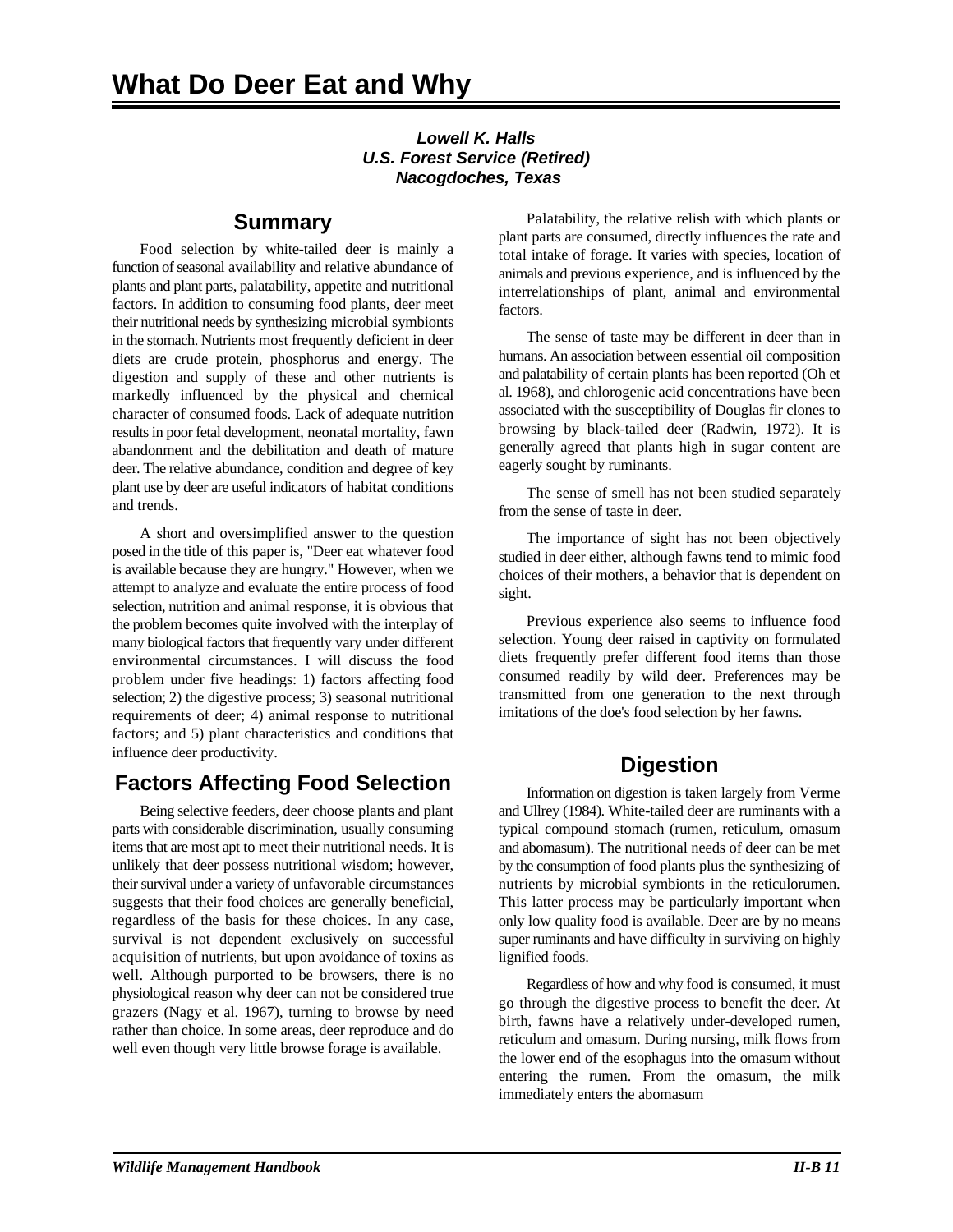and undergoes digestive processes there and in the intestine. The rumen, reticulum and omasum attain their adult proportions at about 3 to 4 months of age. The rumen is the largest compartment and it is here that food consumed in haste is stored until regurgitated, remasticated and reswallowed to promote microbial degradation. Digesta in the rumen and reticulum move rather freely from one compartment to another. Large volumes of saliva maintain the fluid volume and regulate pH and ionic composition. Some food may pass through the rumen in a few hours, while some remains for days. Even in starvation, the rumen is not found empty. Contractions of the reticulorumen mix the contents and ultimately result in movement of the smaller, denser particles of the digesta into the omasum and abomasum

The microorganisms in the reticulorumen ferment carbohydrates and produce volatile fatty acids, which can be absorbed and used for energy. Of particular benefit is the breakdown of cellulose and hemicellulose, which are found in large quantities in herbaceous materials and which could not be used if it were not for the presence of these microorganisms. They also convert non-protein nitrogen compounds to amino acids that can be used by the host. These non-protein compounds may be present in food, but they are also recycled products of nitrogen metabolism which appear in the saliva and in secretions of the rumen wall. Given sufficient energy, deer can recycle nitrogen in the form of urea, thus allowing rumen microorganisms to synthesize amino acids and protein. As natural forage declines in protein content it also declines in energy value and the animal simply cannot or will not consume enough bulk to obtain the required supply of both.

The products of microbial fermentation, the microorganisms themselves and the dietary components which escape fermentation undergo further digestion in the abomasum and small intestine.

The omasum absorbs water, certain minerals and some products of fermentation. The abomasum secretes hydrochloric acid, pepsin and rennin. In fawns, the breakdown of proteins to amino acids and the splitting of milk fat begins in the abomasum.

Material entering the small intestine is digested by enzymes from the pancreas and the small intestine itself. Items which escape digestion in the small intestine may undergo limited microbial fermentation in the cecum and colon. Some absorption of volatile fatty acids and certain minerals and vitamins occurs in the lower bowel. The indigestible residue is formed into fecal pellets and excreted from the rectum via the anus.

The chemical and physical character of natural foods markedly influences digestion and the supply of nutrients which deer obtain from those foods. Of particular significance are the concentrations of cell wall constituents-cellulose, hemicellulose, lignin, cutin, pectin, tannin and silica. The cell solubles of

deer browse are 98 percent digestible, while lignincutin complexes are low in digestibility. Thus, the proportions of easily digested cell solubles to more difficultly digested consumed fractions directly influence potential nutritive value. As forages mature, cell wall constituents increase and digestibility dimin*ishes* 

Deer at the northern limits of their range and in overpopulated areas frequently succumb to starvation. Lost rumen function may be involved. Some winter foods may be so low in available nitrogen and energy that the nutrient needs of the reticulorumen microorganisms, and thus, of the host, are not met (Ullrey et al. 1971). Deer in relatively good physical condition can fast for several weeks without harmful effects

If potentially useful supplements are introduced into the deer diet, it must be gradual. Rumenitis, probably as a consequence of lactic acidosis, was diagnosed in nearly 30 percent of white-tailed deer found dead during a severe winter in Saskatchewan (Wobeser and Runge 1975). Several of the deer were found in or near cattle feedlots and in a provincial park where grain screenings had been distributed as deer food. The reticulorumens of some were filled with large volumes of fluid plus wheat or barley. Apparently, these readily fermented foods had been consumed in large quantities, without adequate microbial adaptation. Emergency winter feeding often begins too late and fails to prevent death despite the presence of food in the digestive tract (Nagy et al. 1967).

#### **Nutrient Requirements**

The term "requirement" should be used with caution because it implies an exactness which does not exist. Strictly speaking, a requirement is the minimum amount of a nutrient that will promote a given body function to the optimum in a perfectly balanced ration. The minimum varies with age, class, reproduction cycle and weather.

#### Dry Weight

The dry weight of food consumed by an animal normally is closely related to body size. For big game, daily consumption is roughly 2 to 4 percent of live weight.

Consumption is influenced by many factors other than body weight. Older animals eat less per unit of body weight than younger animals. Consumption also varies with food quality. Diets low in protein cause lowered food consumption (Madsen 1939). In extremely cold weather, wild animals may consume very little food.

In the South, Short et al. (1969) found food consumption generally decreased during the hot, humid summer, but increased slightly in August for bucks, and gradually increased from July to October for does.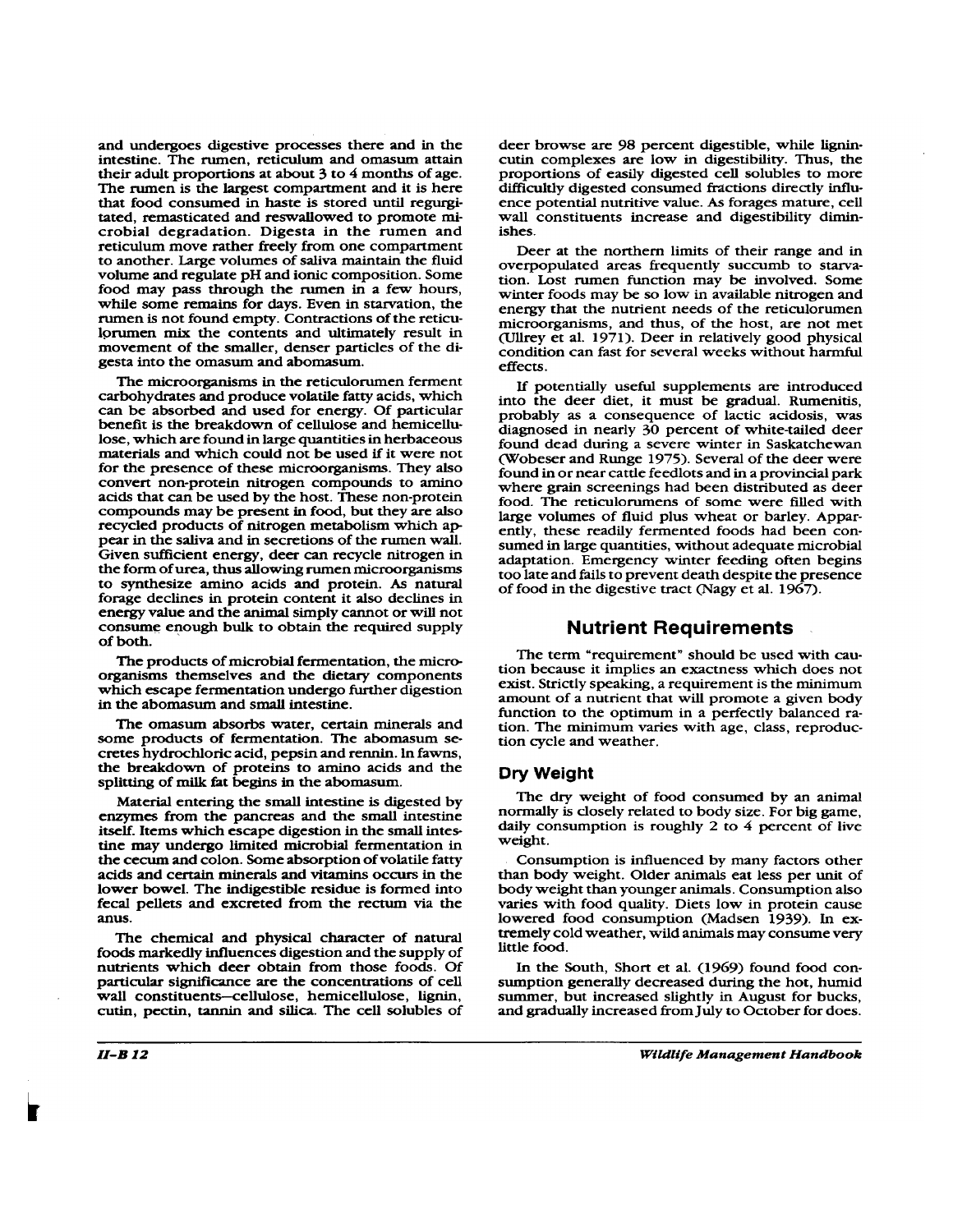Consumption then fell rapidly to lows in late autumn and early winter. In a northern Michigan winter study (Ozoga and Verme 1970), activity and browse consumption by fawns and adult does was high from December to January and in late March. Activity and food consumption were reduced in the interim. Peaks of activity were noted at 4- to 6-hour intervals—sunrise, mid-day, sunset and twice during the night. As winter progressed, nocturnal and early morning movements were reduced and food consumption was concentrated during the warmer part of the day.

The amount of food consumed per unit of time is also a function of appetite. Food intake is physiologically regulated over both the long and short term, otherwise starvation or obesity would be more common. A depraved appetite with a specific craving for bones

Physical limitations of the digestive tract very likely limit the intake of coarse foods. Foods difficult to digest are retained longer in the reticulorumen than are easily digested foods, restricting the amount of food consumed per unit of time.

In the lower ranges of dietary nutritive value, physical factors may be most important in limiting dry matter intake, and digestible energy intakes may never reach the deer's needs. In the upper ranges, chemostatic and thermostatic mechanisms may regulate intake such that energy consumption corresponds to need, while dry matter intake declines with increasing value.

### **Protein**

Protein is essential for growth, weight gain, appetite, milk secretion and regular oestrus. A liberal continuous supply is needed throughout life. When protein intake exceeds body needs of adult animals, nitrogen tends to be wasted since it can only be stored in very limited mounts. Therefore, protein is an expensive source of energy. During rapid growth, the body can utilize much more protein than the minimum requirement. The daily requirement increases with age and size. Young growing deer require crude protein levels of 16 to 20 percent of dry matter intake. Young males have a slightly higher requirement than females. About 11 percent crude protein is adequate for yearling deer (Holter et al. 1977). For adults the protein requirement is 6 to 8 percent for maintenance.

#### **Minerals**

*Salt*. Sodium and chlorine help maintain water metabolism, osmotic pressure, acid-base equilibrium and passage of nutrients into cells. Animals deprived of salt develop a craving and may resort to chewing wood, licking soft and similar manifestations. Deer can exist without supplemental salt, but they frequently use natural and artificial salt beds. A high turnover rate of water in the spring may lead to a temporary negative sodium balance. Thus, deer use natural salt licks andsalt blocks relatively frequently in the spring. Salt is used to bait deer into traps at this time of the year.

*Calcium and Phosphorous.* The principal function of these minerals is the formation of a skeleton. Adequate calcium and phosphorus nutrition depends upon a sufficient supply of each element, a suitable ratio between them and the presence of vitamin D. A desirable ratio is between 1 to 2 and 2 to 1. Adequate vitamin D decreases the importance of the ratio and increases the efficiency of utilization. Domestic herbivores need more calcium than phosphorus for early growth, but the ratio of the two requirements decreases as maturity is approached. Because male deer annually produce antlers, they need both abundant calcium and phosphorus for this development.

is evidence of a prolonged phosphorus deficiency in an animal. Symptoms of calcium deficiency are usually inconspicuous.

Young growing deer require phosphorus levels of 0.2 to 0.3 percent and calcium levels of 0.25 to 0.5 percent. Maintenance requirements of adults vary from 0.16 to .25 percent for phosphorus and 0.2 to 0.3 percent for calcium. Pregnant and lactating does have about the same requirements as do growing animals.

### **Energy**

Energy provides a common expression of the nutritive value of foods. With the possible exception of protein and phosphorus, it is probably the most common nutritional deficiency of deer. Low energy intake causes reduced or halted growth, loss of weight, failure to conceive, increased mortality and lowered resistance to parasites and diseases.

Mature animals have a special need for high energy foods during the breeding season and in cold weather. In prolonged periods of extremely cold weather, many deer—especially fawns—die as a result of energy deficiencies. A diet that contains a digestible energy concentration of 2.75 kilocalories per gram is considered adequate for deer (Ullrey et al. 1971). If the available winter forage contains less than 2.2 kilocalories of digestible energy per gram (a digestion coefficient of 50 percent), the chances of fawn survival are slim. In Michigan, the winter maintenance requirements for pregnant does were 158 kilocalories of apparent digestible energy and 131 kilocalories of metabolizable energy per kilogram of body weight per day (Ullrey et al. 1970). On a full-feed diet in winter, deer are able to maintain a positive energy balance, but are unable to do so on a maintenance diet (Moen 1968). Even though nutrient deficiencies are apt to be critical during the winter period, winter feeding usually is not recommended. Short periods of feed deficiency are not necessarily harmful.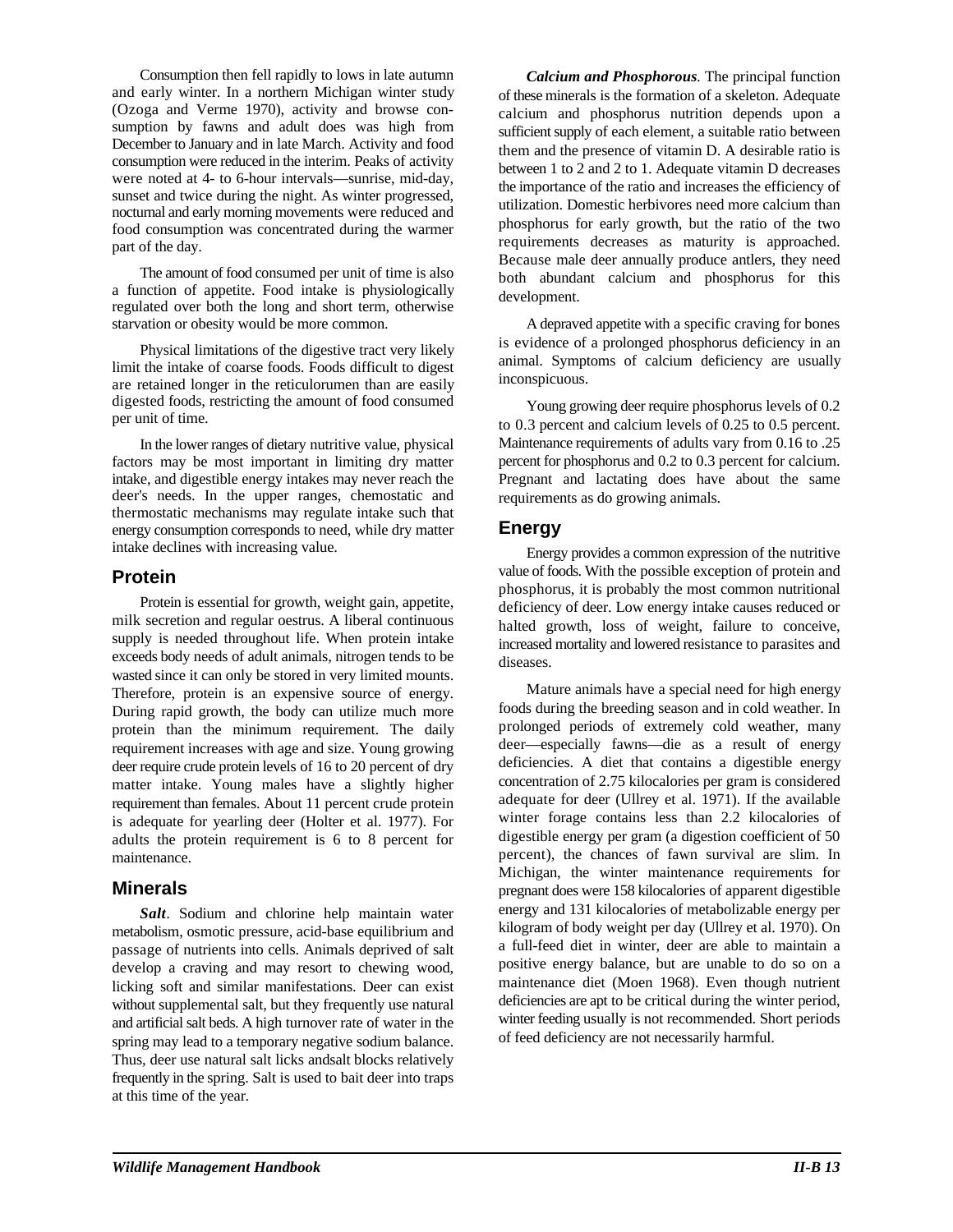#### **Water**

Water is necessary for transportation of metabolic products, for secretion and excretion, in regulation of body temperature and in many other processes. Deer drink free water when it is available, but go for extended periods without it. Nursing females require it daily.

#### **Vitamins**

*Vitamin A*. Plants do not produce vitamin A, but they to function. contain its precursor, carotene, which is converted into the vitamin in animals. Much of the carotene is lost during curing of roughage, and it is often deficient in late-winter food. Vitamin A can be stored in the liver and also as carotene in body fat. Animals on nutritious green forage store extensive reserves for the winter, when the diet may be deficient. The rate of vitamin A storage on a highintake diet can greatly exceed the rate of depletion on a vitamin-deficient diet.

*Vitamin D.* Vitamin D is formed by the action of radiant energy on ergosterol and cholesterol in animals. The amount of vitamin D needed varies with the relative mineral concentrations in the diet and with the species. Vitamin D promotes retention of calcium and phosphorus in blood and tissue. The body can store some of this vitamin. Vitamin D is unlikely to be deficient in animals in the open during the summer. The most critical time is winter, when days are short and cloudy, and when the sun's rays are least concentrated.

### **Deer Response to Nutritional Factors**

There is a close relationship between maternal nutrition and neonatal mortality (Verme 1962, 1953). When pregnant does were well fed, fawning loss averaged 7 percent and birth weight 3.5 kilograms. At a low plane of nutrition the mortality was 93 percent and birth weight averaged 1.9 kilograms. Small but fully-formed stillbirths were commonly borne by underfed mothers. Most fawns were born alive, but died because they were too weak to stand, too small to reach the teats, lactation was delayed or absent or the mother abandoned and refused to nurse them.

Langenau and Lerg (1976) investigated the phenomenon of fawn abandonment by malnourished mothers. Death of fawns was attributed to the does' failure to groom the young at birth, fear or aggression toward them, failure to eat the afterbirth and refusal to nurse the fawns. The lack of an immediate doe-fawn bond was a critical factor. Both twins usually were abandoned. Maternal rejection was probably caused by an insufficient pituitary secretion of prolactin, which is believed to promote maternal instinct.

Murphy and Coates (1966) reported a 42 percent loss of fawns from does receiving a 7 percent diet, a 27 percent loss from mothers on 10 percent protein intake, but a 100

percent fawn survival when does were fed a 13 percent protein diet. The surviving fawns generally averaged heavier birth weights than fawns from mothers on lower protein levels.

The healthy newborn fawn nurses almost immediately. Intake of colostrum milk during the first 24 to 36 hours provides antibodies that impart a passive resistance against disease until the fawn's own immunization begins

As rapidly growing fawns demand more milk, the mother may lose appreciable body weight, especially if she is underfed. Fortunately, fawns begin grazing when just a few weeks old. They become functional ruminants at roughly 2 months of age, hence high quality forage must be available thereafter if fawns are to reach their full growth. On most summer ranges, available forage adequately supplements the doe's milk, but instances of poor growth and starvation of young fawns have been noted (Teer et al. 1965, Cook et al. 1971). On overstocked areas where summer drought prematurely cures the forage, serious nutritional problems are apt to arise.

Fawns are almost always malnourished in winter, and serious body weight loss may occur. Weight recovery and growth resumes in spring. When restored to adequate rations, fawns underfed in winter gain weight faster than those which were on a high nutrition level (Verme 1962, Ullrey et al. 1969). This probably means that half-starved deer assimilate their food more efficiently than do well-fed deer, which tend to be wasteful.

Some nutrients are shunted into fat production. The obligatory tendency to store fat represents a wise strategy for winter survival, when these reserves must be utilized for emergency energy. A deer which is healthy, but small, will not require as much energy to withstand climatic adversity as one that is healthy and large (Ullrey et al. 1967).

The nutritional plane of fawns may change drastically with the advent of cold weather, when they are forced to switch from preferred succulent forage to a low quality diet of woody browse. Factors which contribute to high protein reserves and which are important to winter survival include selective foraging, delayed nursing and recycling of non-protein nitrogen.

Ullrey et al. (1969, 1970) concluded that the maintenance requirements of pregnant does was greater than could be met by the consumption of the most nutritious winter browse in northern Michigan. In this event, the doe catabolizes her fat deposits to supply the energy deficit. On a completely inadequate diet she sacrifices her bones and body tissue to nourish the fetus. After a prolonged siege of harsh weather, the physical reserves of a famished mother may be small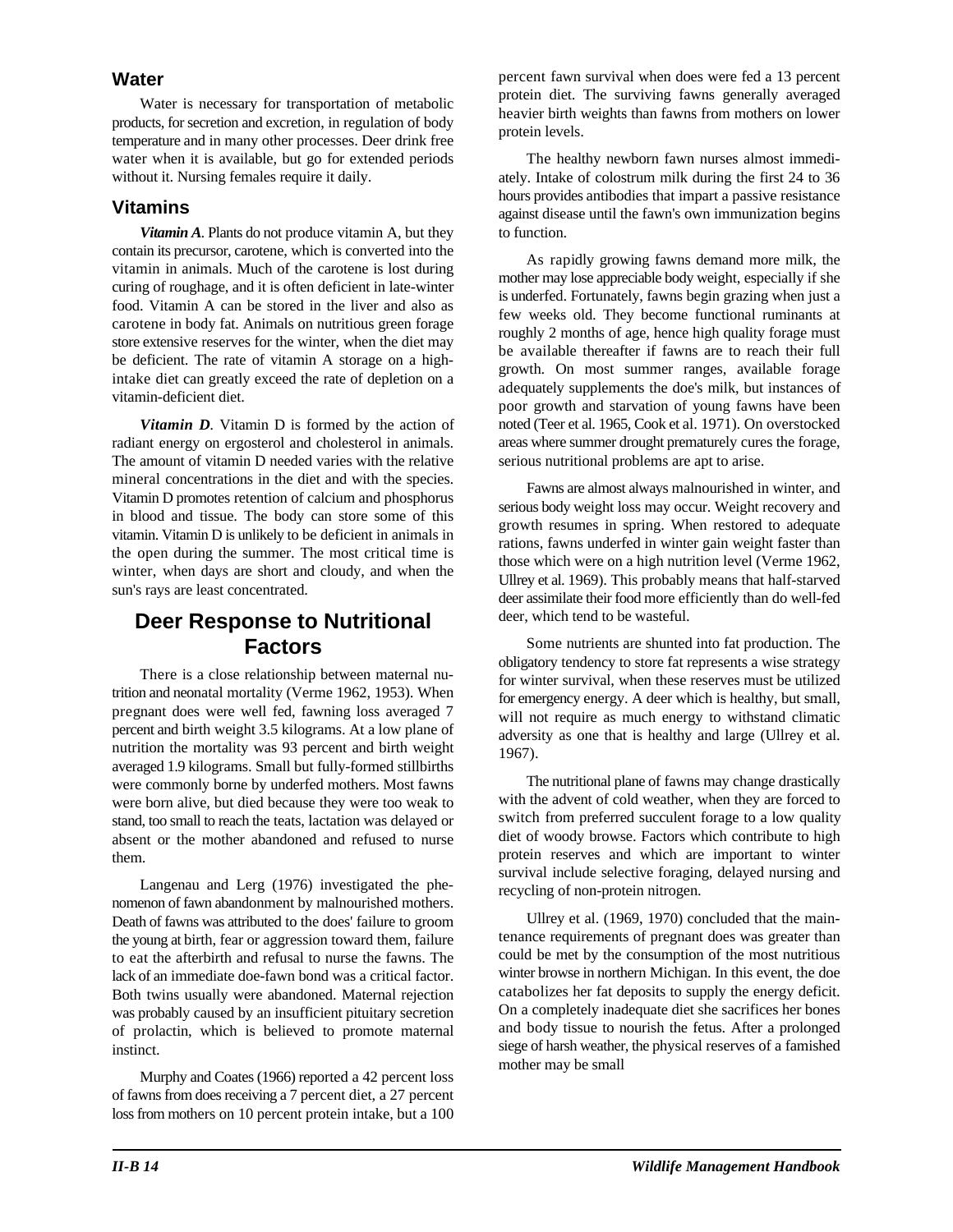preciably. contribute little to deer sustenance.

winters, deer seek optimum shelter in dense cover and of some plants. As a general rule, young sprouts are more slow their metabolism to a relatively torpid, almost semi- succulent and palatable than growth from older plants. hibernating state. Although these adaptations protect them against harsh weather and famine, a prolonged winter spells trouble. The increased energy demands rapidly sap the scant internal reserves to the point that the animal's defense system may suddenly collapse. Grave debilitation and death most commonly result during the winter-spring transition period. Hence, it is vital that deer get proper nourishment at this time. A severe winter can definitely be detrimental to fetal development. The difference of a few ounces in natal weight could be crucial to a fawn's survival, thus ample nutrition during the final third of gestation is a significant factor in herd productivity.

## **Plant Characteristics and Conditions**

It isn't always obvious why some plants or plant parts are more appealing to deer than others. Nevertheless, there is selectivity, and the more the deer manager knows about some of these factors, whether they are chemical, physical or otherwise, the better job he can do in the management of the deer and their habitat.

It is axiomatic that a plant or plant part must be within reach of deer to be of any use to it. Yet the seasonal and yearly availability, or scarcity, of a food item can be one of the most difficult problems in deer management. The acorn is a good example. If available, the acorn is consistently a high choice item in the deer's diet. When eaten by deer in the fall, this high energy food has a tremendously positive effect on reproduction rate and the winter survival of deer, especially fawns. However, the consistency of acorn production is erratic and in many years acorns are absent or scarce and the results to deer may be disastrous, especially on heavily stocked winter ranges where browse forage is scarce.

Mushrooms present another example. Many of these fleshy fungi are readily eaten by deer, and because of their high protein and phosphorus content, may be a significant factor in the deer's ability to compensate for inadequacies of other forages. But because of their ephemeral existence, they cannot be relied upon as a consistent source of food.

One of the reasons why browse plants are often the mainstay of deer diets is that they present a high degree of permanency in the habitat. But on overstocked ranges where browse lines have developed, much of the potential source of food is above the reach of deer. Essentially the same situation exists for many of the browse plants in forest habitats where plants in the early stages of growth are within reach of deer, but within a few years most of the edible portion grows beyond the deer's reach. Thus, even

or non-existent. At this point fetal growth slows ap- though the browse plants are present on the area, they

To conserve energy in extremely cold and prolonged Stage of growth markedly influences the consumption Sprouts from species such as blackgum *(Nyssa sylvatica)* and sassafras *(Sasafras albidum)* are eagerly eaten by deer after a burn, whereas the mature growth from older plants is little used. Even the sprouts from unpalatable plants such as hickory *(Carya* sp.) may be readily consumed after a fire.

> Whether or not a plant is evergreen may be of considerable importance in its selectivity during the winter. Yaupon *(Ilex vomitoria),* for example, is unlikely to contribute much to deer diets in the summer, but in the winter, when most woody plants have shed their leaves and herbaceous forage and fruits are usually scarce, the deer readily eat the leaves of yaupon as a source of much needed green food. On the other hand, just because a plant is evergreen doesn't mean that it will be sought after in the winter. For example, pine needles are seldom eaten by deer, even under dire circumstances.

> The relative abundance of a plant species markedly affects its consumption. Again, acorns present a good illustration. If available in the fall, they constitute an almost exclusive diet for deer. Other food items, which may readily be eaten in the absence of acorns, are essentially ignored. Too, such plants as American beautyberry *(Callicarpa americana)* are ordinarily used little by deer during the spring and summer when such plants as Japanese honeysuckle *(Lonicera japonica)* are available. But in the absence of honeysuckle, American beauty and other prevalent species may be heavily used. During periods of scarcity, any kind of available food, palatable or not, may be consumed out of necessity. Relative abundance also explains, partially at least, why some plants are readily eaten in one section of the country but not in another.

> Rate of stocking also influences plant consumption. On under-stocked ranges deer exhibit a great deal of selectivity in the plants and plant parts eaten, consuming only those of highest palatability. Conversely, on overstocked ranges, many of the more palatable plants may be scarce or absent, and deer depend almost entirely on medium and low preference plants–whatever is available.

> The relationship between chemical makeup and animal use is not always consistent. In some cases deer select plant parts of highest nutritional value. For example, twig tips and leaves, the more nutritious portions of browse plants, are also the most palatable. Too, the rapidly growing newly formed tissues of browse plants are more palatable and nutritious than older tissue. The partial explanation here may be in plant succulence. Plants higher in crude protein content often seem to be preferred by deer but this is not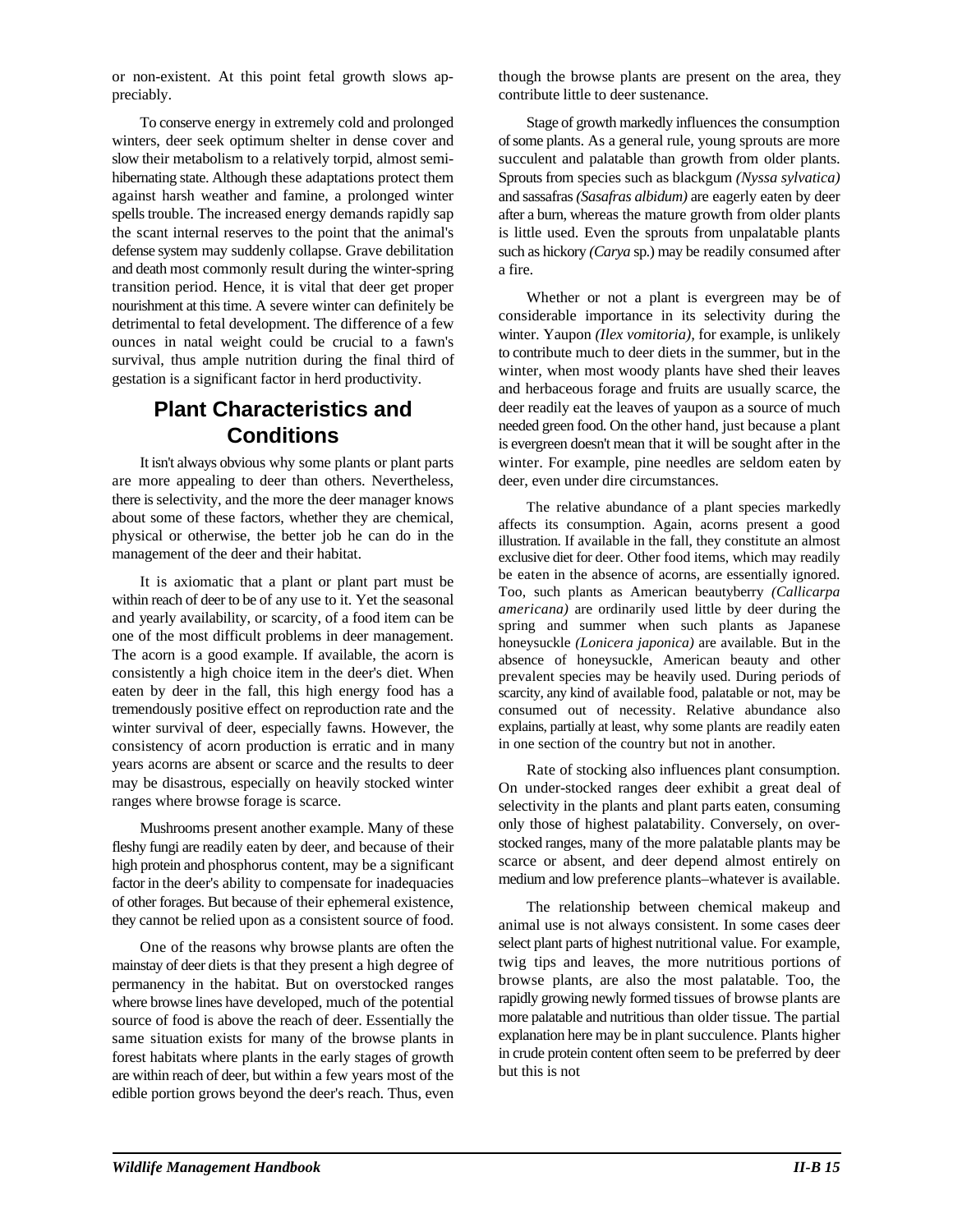always consistent. For example, sweetgum has a low Murphy, D.A. and J.A. Coates. 1966. "Effects of dietary preference rating for deer, yet its crude protein is equal to protein on deer." Transitional North American or greater than plants readily consumed by deer. Wildlife and Natural Resource Conference. Vol. 31,

In my opinion, a knowledge of the occurrence, use and condition of key forage plants is essential to wise management of deer and their habitat. The current usage of highly palatable forage plants by deer can be extremely useful information in assessing the range condition. The absence of highly palatable plants in a range where the plants were known to have previously existed is mute evidence of a long period of over-use. On the other hand, if palatable plants are plentiful but receiving heavy use, chances are good that the present over-use has not existed long. Certainly, the heavy use of medium or low preference plants is indicative of immediate and future trouble. And, usually, the light use of highly palatable plants indicates that deer have plenty to eat and the range is in good condition. The identification of these key forage plants and their conditions has to be defined for each habitat type. In the piney woods of East Texas, the area with which I am most familiar, the light use of Japanese honeysuckle or of yaupon in the winter indicates a wellstocked range. Conversely, any degree of use on loblolly pine *(Pinus taeda)* or wax-myrtle *(Myrica cerifera)* leaves is a sure sign of trouble.

The familiar browse line is, perhaps, the most obvious sign of range over-use by grazing animals. The insidious thing about a browse line is that it appears only after an extended period of heavy use. The real challenge to the deer manager is to recognize the early formative stage of the browse line and to make adjustments in operating procedures before extensive damage to habitat and deer takes place.

## **Literature Cited**

- Cook, R.S., M. White, D.O. Trainer and W.C. Glazener. 1971. "Mortality of young white-tailed deer fawns in South Texas." Journal of Wildlife Management. Vol. 35, No. 1, p. 47.
- Holter, J.B., W.E. Urban, Jr. and H.H. Hayes. 1977. "Nutrition of northern white-tailed deer throughout the year." Journal of Animal Science. Vol. 45, No. 2, p. 365.
- Langenau, E.E., Jr. and J.M. Lerg. 1976. "The effects of winter nutritional stress on maternal and neonatal behavior in penned white-tailed deer." Applications of Animal Ethology, Vol. 2, p. 207.
- Madsen, L.L. 1939. "Factors affecting maintenance nutrition, seed utilization and health of farm animals." In Food and Life Yearbook of Agriculture. p. 431.
- Moen, A.N. 1968. "Energy balance of white-tailed deer in the winter. Transitional 33rd North American Wildlife and Natural Resource Conference. p. 224.
- p.129.
- Nagy, J.G., G. Vidacs and G.M. Ward. 1967. "Previous diet of deer, cattle and sheep and ability to digest alfalfa hay." Journal of Wildlife Management. Vol. 3, No. 3, p. 443.
- Oh, H.K., M.B. Jones and W.M. Longhurst. 1958. "Comparison of rumen microbial inhibition resulting from various essential oils isolated from relatively unpalatable plant species." Applied Microbiology. Vol. 16, No. 1, p.39.
- Ozoga, J.J. and L.J. Verme. 1970. "Winter feeding patterns of penned white-tailed deer." Journal of Wildlife Management. Vol. 34, No. 2, p. 431.
- Radwin, M.A. 1972. "Differences between Douglas-fir genotypes in relation to browsing preferences by black-tailed deer." Can. J. For. Res. Vol. 2, No. 3, p. 250.
- Short, H.L., J.D. Newsom, G.L. McCoy and J.F. Fowler. 1969. "Effects of nutrition and climate on southern deer." Transitional North American Wildlife and Natural Resources Conference. Vol. 34, p. 137.
- Teer, J.G., J.W. Thomas and E.A. Walker. 1965. "Ecology and management of deer in the Llano Basin of Texas." Wildlife Monogram. Vol. 15.
- Ullrey, D.E., W.G. Youatt, H.E. Johnson, L.D. Fay and B.L. Bradley. 1967. "Protein requirement of whitetailed deer fawns." Journal of Wildlife Management. Vol. 31, No. 4, p. 679.
- Ullrey, D.E., W.G. Youatt, H.E. Johnson, L.D. Fay, B.L. Schoepke and W.T. McGee. 1969. "Digestible energy requirements for winter maintenance of Michigan white-tailed does." Journal of Wildlife Management. Vol. 33, No. 3, p. 482.
- Ullrey, D.E., W.G. Youatt, H.E. Johnson, L.D. Fay, B.L. Schoepke and W.T. McGee. 1970. "Digestible and metabolizable energy requirements for winter maintenance of Michigan white-tailed does." Journal of Wildlife Management. Vol 34, No. 4, p. 863.
- Ullrey, D.E., W.G. Youatt, H.E. Johnson, L.D. Fay, D.B. Purser, B.L. Schoepke and W.T. McGee. 1971. "Limitations of winter aspen browse for white-tailed deer." Journal of Wildlife Management. Vol 35, No. 4, p. 732.
- Verme, L.J. 1962. "Mortality of white-tailed deer fawns in relation to nutrition." In Proc. 1st Natl. White-tailed Deer Dis. Symposium, University of Georgia, Athens, p. 15.
- Verme, L.J. 1963. "Effect of nutrition on growth of whitetailed deer fawns." Transitional North American Wildlife Natural Resource Conference. Vol. 28, p. 431.